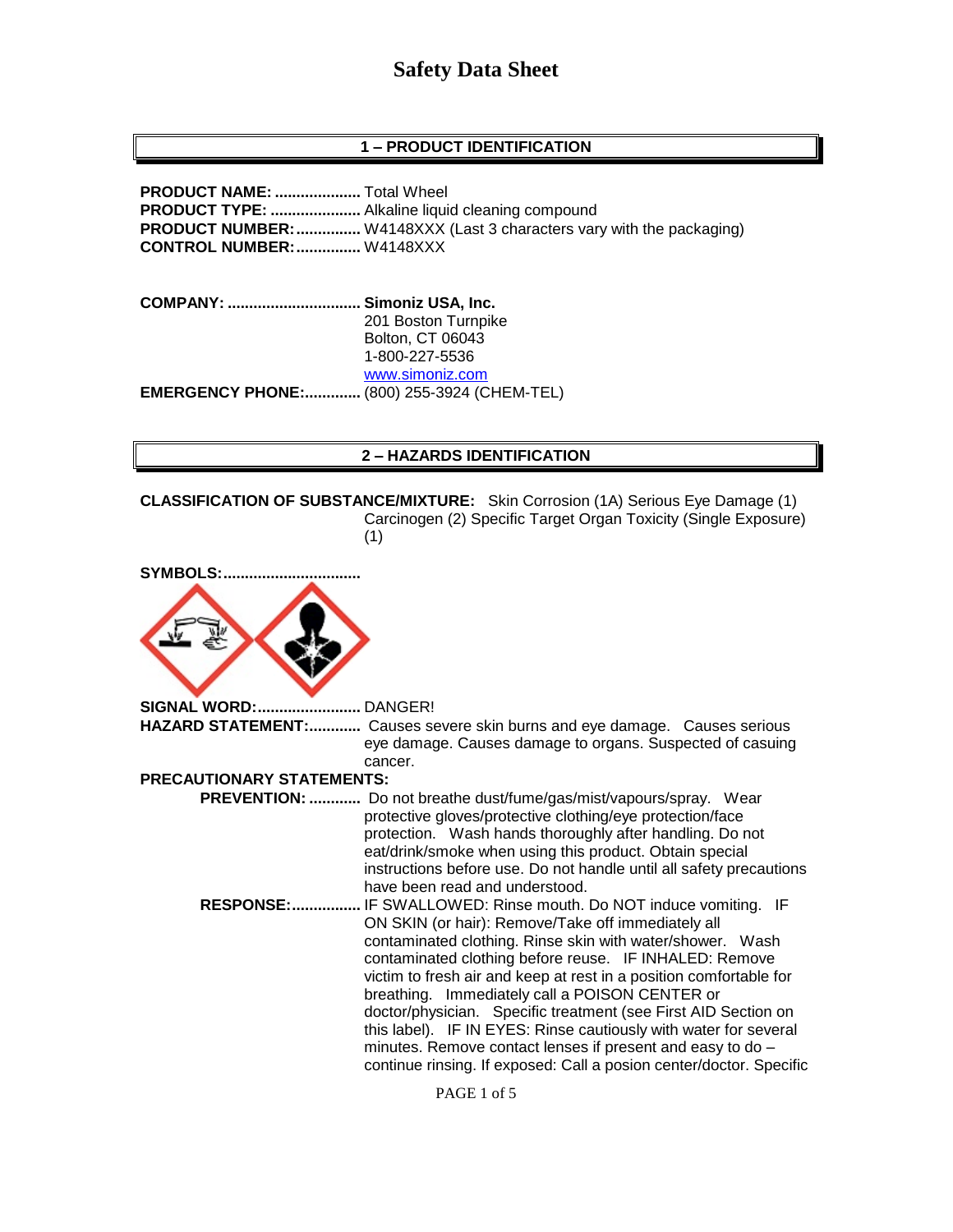treatment: See FIRST AID on this label. If exposed or concerned: Get medical attention/advice. **STORAGE:..................** Store locked up.  **DISPOSAL: .................** Dispose of container and contents in accordance with local regulations.

### **3 – COMPOSITION / INFORMATION ON INGREDIENTS**

# **INGREDIENT C.A.S. NUMBER**

Water 7732-18-5 Dipropylene Glycol Monomethyl Ether 34590-94-8 Tetrasodium EDTA 64-02-8 Detergent Range Alcohol Ethoxylate 68439-46-3 Potassium Hydroxide 1310-58-3

Percentages of ingredients are being withheld as trade secret information. This information will be disclosed as necessary to authorized individuals.

#### **4 – FIRST-AID MEASURES**

|                        | <b>BREATHING (INHALATION):</b> If victim shows signs of discomfort or irritation, remove to fresh<br>air. If symptoms persist, get immediate medical attention.                                   |
|------------------------|---------------------------------------------------------------------------------------------------------------------------------------------------------------------------------------------------|
|                        | <b>SWALLOWING (INGESTION): .</b> DO NOT INDUCE VOMITING! Drink a large quantity of water or<br>milk. Do not attempt to give liquids to an unconscious person.<br>Get immediate medical attention! |
| <b>EYES:</b>           | Flush eyes with a large quantity of fresh water for at least 15<br>minutes. If irritation persists, consult a physician.                                                                          |
| <b>SKIN (DERMAL): </b> | Flush from skin and clothing with large amounts of fresh water. If<br>irritation persists, consult physician. Wash contaminated clothing<br>before wearing.                                       |

#### **5 – FIRE-FIGHTING MEASURES**

**FLASHPOINT:...........................** This product is non-flammable. **EXTINGUISHING MEDIA:.........** This product is non-flammable. Use extinguishing media suitable for materials already burning. **SPECIAL FIRE FIGHTING PROCEDURES: ............**Firefighters working in areas where this product is present should be equipped with an approved, fully enclosed SCBA.

**UNUSUAL FIRE AND EXPLOSION HAZARDS:......**None known.

### **6 – ACCIDENTAL RELEASE MEASURES**

**SPILL PROCEDURES: .............** Dike to prevent spillage into streams or sewer systems. Consult local, state and federal authorities. **WASTE DISPOSAL: .................** As recommended by local, state and federal authorities.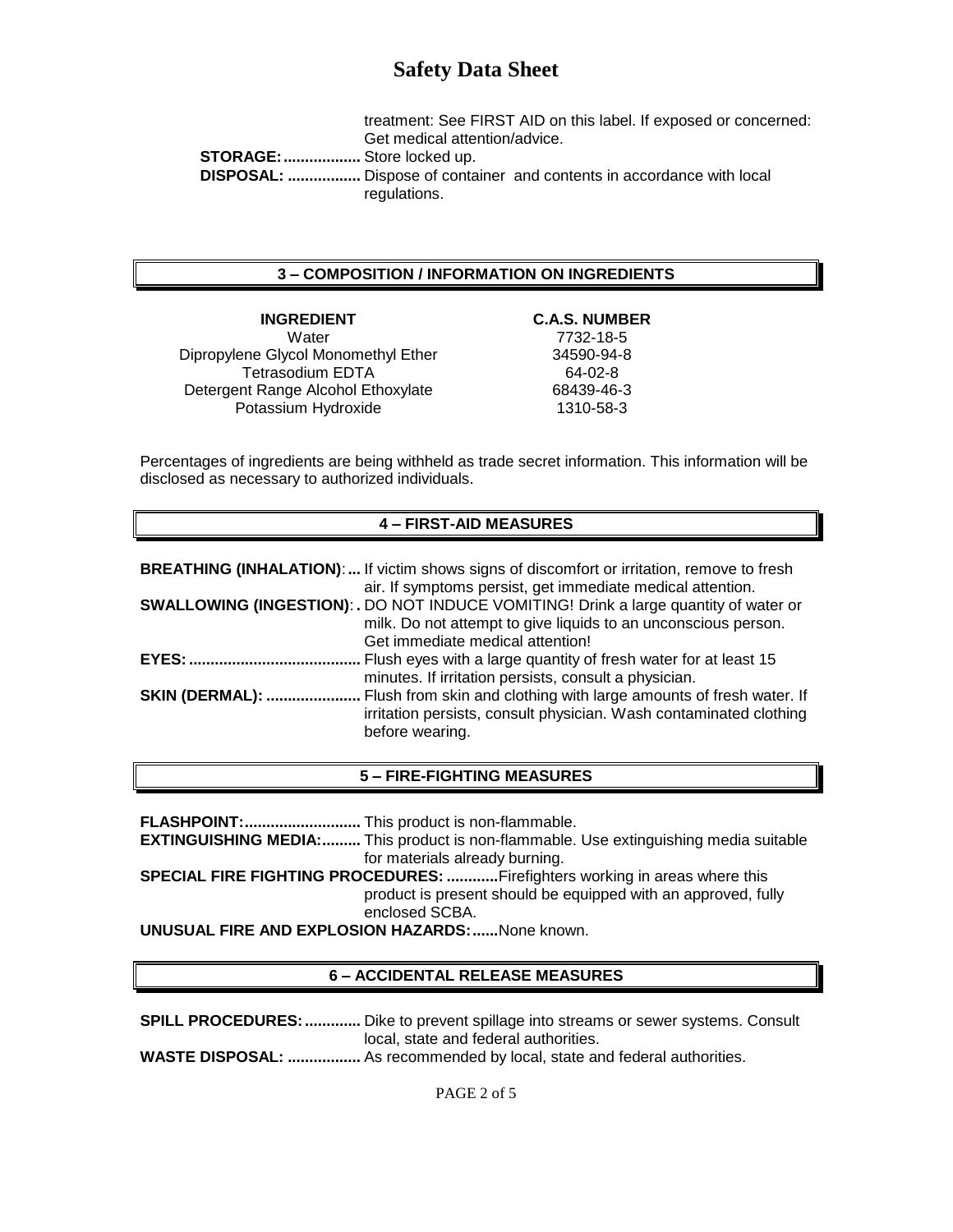### **7 – HANDLING and STORAGE**

| <b>STORAGE:</b> | . Store in a cool, well ventilated area. Avoid overheating or                                                                                                                                               |
|-----------------|-------------------------------------------------------------------------------------------------------------------------------------------------------------------------------------------------------------|
|                 | freezing.                                                                                                                                                                                                   |
|                 |                                                                                                                                                                                                             |
|                 | protection should not be necessary. Wear eye protection if<br>product is likely to splash. Do not place this product in an<br>unmarked container! Keep away from children! Spilled material is<br>slippery. |

## **8 – EXPOSURE CONTROLS / PERSONAL PROTECTION**

**RESPIRATORY PROTECTION:**Not usually needed in well-ventilated areas. If needed, use a NIOSH approved respirator. **PROTECTIVE CLOTHING:.......** Nitrile or PVC gloves, and chemical splash goggles. **ADDITIONAL MEASURES: ......** Under normal use according to label instructions, special protection should not be necessary. Wear eye protection if product is likely to splash.Do not place this product in an unmarked container! Keep away from children! Spilled material is slippery.

| <b>INGREDIENT</b>                   | <b>C.A.S. NUMBER</b> | <b>PEL</b>                         |
|-------------------------------------|----------------------|------------------------------------|
| Water                               | 7732-18-5            | No limits established              |
| Dipropylene Glycol Monomethyl Ether | 34590-94-8           | 100ppm TLV, 150 ppm<br><b>STEL</b> |
| <b>Tetrasodium EDTA</b>             | 64-02-8              | No limits established              |
| Detergent Range Alcohol Ethoxylate  | 68439-46-3           | No limits established              |
| Potassium Hydroxide                 | 1310-58-3            | 2 mg/m3 ceiling                    |

#### **9 – PHYSICAL / CHEMICAL PROPERITES**

**APPEARANCE & ODOR: .........** Purple transparent liquid. Slight solvent odor. **ODOR THRESHOLD: ...............** N/A **pH:.............................................** 13-14 **MELTING POINT: .....................** N/A **FREEZING POINT: ...................** N/A **BOILING POINT:.......................** 210 degrees F. **BOILING POINT RANGE:.........** N/A **FLASHPOINT:...........................** This product is non-flammable. **EVAPORATION RATE:.............** N/A **FLAMMABILITY (solid/gas):....** N/A **EXPLOSION LIMITS:................** N/A **VAPOR PRESSURE: ................** N/A **VAPOR DENSITY (AIR=1):.......** Greater than 1. **SPECIFIC GRAVITY:................** Greater than 1.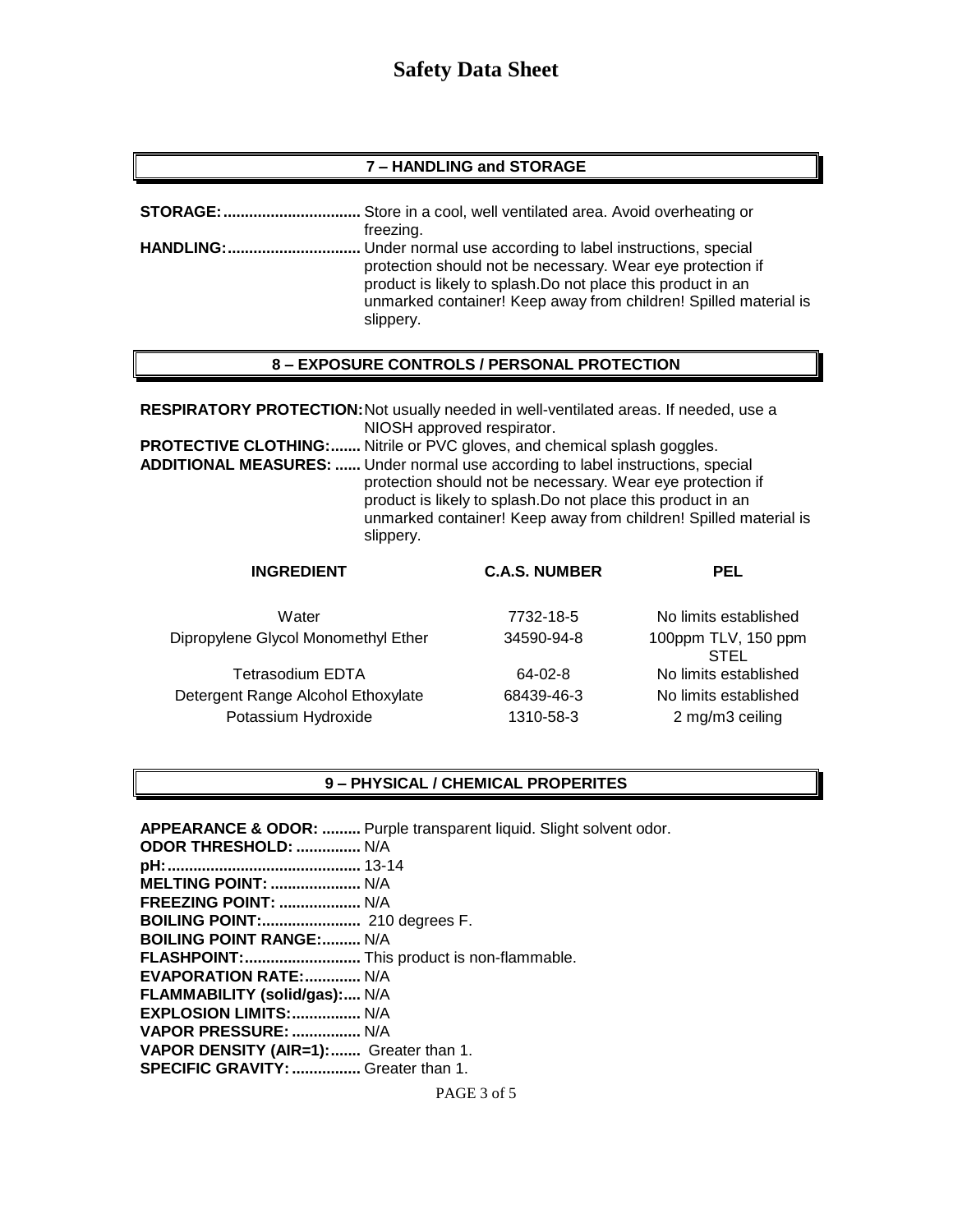**SOLUBILITY IN WATER: .........** Completely soluble. **PARTITION COEFFICIENT: .....** N/A **AUTO-IGNITION TEMPERATURE:..........................**N/A **DECOMPOSITION TEMPERATURE: ......................**N/A **VISCOSITY: ..............................** Water thin

#### **10 – STABILITY and REACTIVITY**

**STABILITY: ...................................** Stable under normal conditions. **HAZARDOUS DECOMP.:.........** This product not known to polymerize. **INCOMPATIBILITY:..................** Do not mix with other chemicals.

### **11 – TOXICOLOGICAL INFORMATION**

**ROUTE(S) OF ENTRY:.............** Ingestion. Not likely to be inhaled in dangerous amounts. **LISTED CARCINOGEN: ...........** None over 0.1%. **MEDICAL CONDITION AGGRAVATED:..................**May aggravate pre-existing dermatitis. **INHALATION:............................** Not likely to be inhaled in hazardous amounts. Maintain adequate ventilation in the work area. **INGESTION:..............................** This material can cause irritation or damage to stomach and esophagus. **EYES:........................................** Undiluted product will cause burns or eye irritation, or possibly blindness. **SKIN (DERMAL): ......................** This product may cause burns or irritation if not removed from the skin. **ACUTE TOXICITY\* (ORAL):…… .............................**>2000 mg/kg **ACUTE TOXICITY\* (DERMAL):.. .............................**>2000 mg/kg **ACUTE TOXCITY\* (INHALATION):..........................**>20,000 ppm V (Gas), >20 mg/l (Vapor), >5 mg/l (Dust)

**\***Determined using the additivity formula for mixtures (GHS Purple Book, 3.1.3.6)

**12 – ECOLOGICAL INFORMATION**

#### **ENVIRONMENTAL FATE AND DISTRIBUTION:** N/A

### **13 –DISPOSAL CONSIDERATIONS**

**WASTE DISPOSAL: .................** As recommended by local, state and federal authorities.

#### **14 – TRANSPORTATION INFORMATION**

**PROPER SHIPPING NAME:.....** Compounds, Cleaning, Liquid (contains potassium hydroxide) **HAZARD CLASS:......................** 8 **UN/NA NUMBER: .....................** NA 1760 **PACKAGING GROUP :.............** III